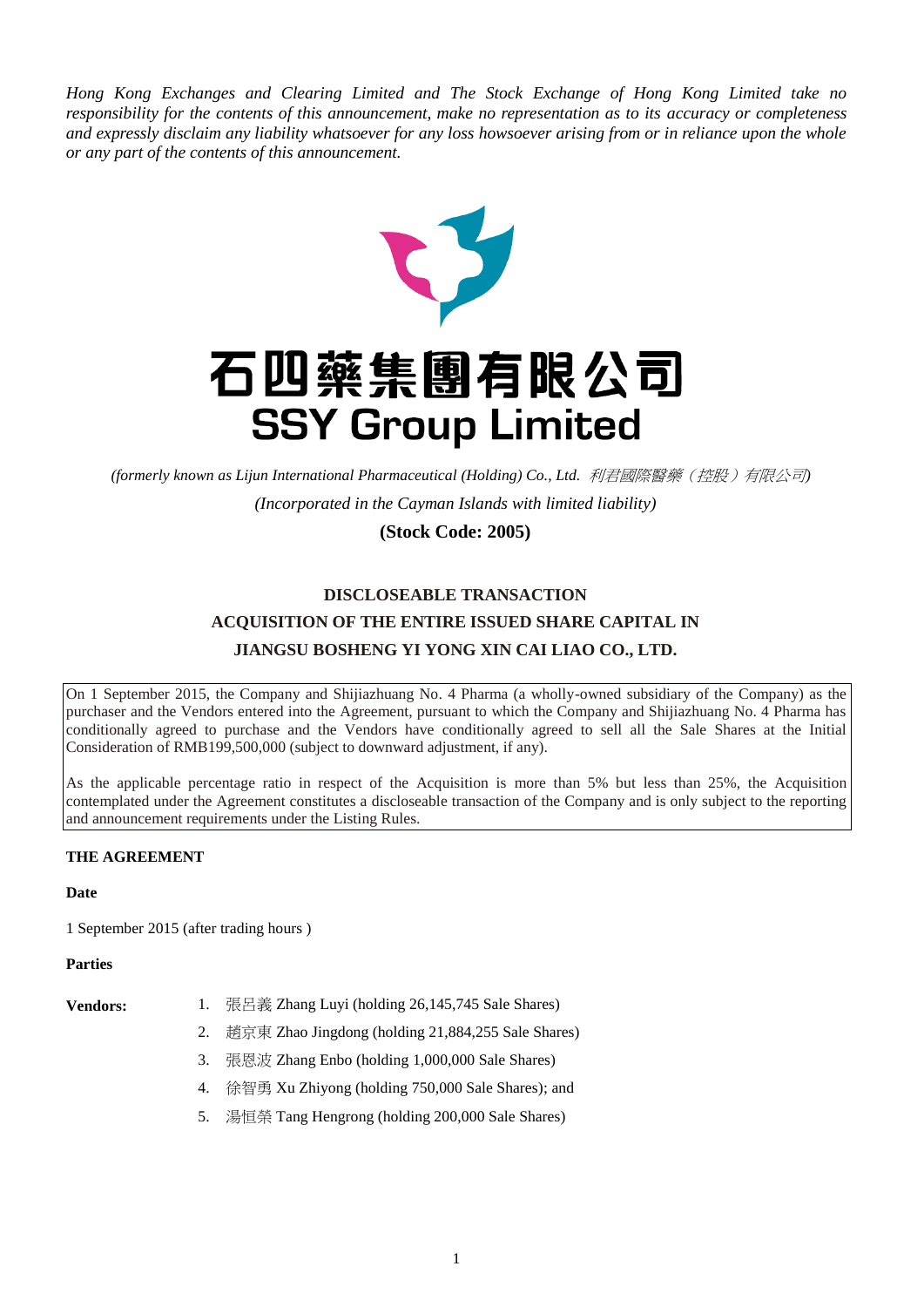**Purchasers:** 1. the Company; and

2. Shijiazhuang No. 4 Pharma, a company incorporated in the PRC which is wholly owned by the Company and is principally engaged in manufacturing and sale of pharmaceutical products in Hebei Province, Mainland China

To the best of the Directors' knowledge, information and belief having made all reasonable enquiry, each of the Vendors is a third party individual independent of the Company and the connected persons (as defined under the Listing Rules) of the Company.

#### **Assets to be acquired**

Subject to and in accordance with the terms and conditions of the Agreement, the Purchasers have conditionally agreed to purchase and the Vendors have conditionally agreed to sell all the Sale Shares, representing the entire issued share capital of the Target Company as at the date of this announcement as follows:

| <b>Vendors</b> | <b>No. of Sale Shares</b><br>held | <b>No. of Sale Shares to</b><br>be sold to<br>Shijiazhuang No. 4<br><b>Pharma</b> | No. of Sale Shares to be<br>sold to<br>the Company | <b>Initial Consideration to</b><br>be received by the<br><b>Vendors</b> |
|----------------|-----------------------------------|-----------------------------------------------------------------------------------|----------------------------------------------------|-------------------------------------------------------------------------|
| Zhang Luyi     | 26, 145, 745                      | 1,655,545                                                                         | 24,490,200                                         | RMB104,363,268                                                          |
|                | $(52.31\%)$                       | $(3.31\%)$                                                                        | $(49.00\%)$                                        |                                                                         |
| Zhao           | 21,884,255                        | 21,884,255                                                                        |                                                    | RMB87,353,119                                                           |
| Jingdong       | (43.79%)                          | (43.79%)                                                                          |                                                    |                                                                         |
| Zhang Enbo     | 1,000,000                         | 1,000,000                                                                         |                                                    | RMB3,991,597                                                            |
|                | $(2.00\%)$                        | $(2.00\%)$                                                                        |                                                    |                                                                         |
| Xu Zhiyong     | 750,000                           | 750,000                                                                           |                                                    | RMB2,993,697                                                            |
|                | $(1.50\%)$                        | $(1.50\%)$                                                                        |                                                    |                                                                         |
| Tang           | 200,000                           | 200,000                                                                           |                                                    | RMB798,319                                                              |
| Hengrong       | $(0.40\%)$                        | $(0.40\%)$                                                                        |                                                    |                                                                         |
| <b>Total</b>   | 49,980,000                        | 25,489,800                                                                        | 24,490,200                                         | RMB199,500,000                                                          |
|                | $(100.00\%)$                      | $(51.00\%)$                                                                       | $(49.00\%)$                                        |                                                                         |

#### **Consideration**

The Consideration shall be the Initial Consideration of RMB199,500,000 or, if downward adjustment is required to be made to the Initial Consideration pursuant to the Agreement, the Final Consideration.

The Initial Consideration shall be satisfied in full in cash by Purchasers to the Vendors in the following manner:

i. the Company shall pay the consideration of RMB107,755,000 (the "**First Payment**") to an escrow account jointly operated by Shijiazhuang No. 4 Pharma and Mr. Zhang Luyi (the current controlling shareholder of the Target Company) within 10 business days from the Completion Date (the "**Payment Date**"). If the account receivables of the Target Company of RMB52,739,740.10 are collected by the Target Company within one month from the Payment Date, the First Payment will then be fully released to Mr. Zhang Luyi from the joint escrow account; if not, only the difference between the First Payment and the outstanding accounts receivables will be released to Mr. Zhang Luyi from the joint escrow account; and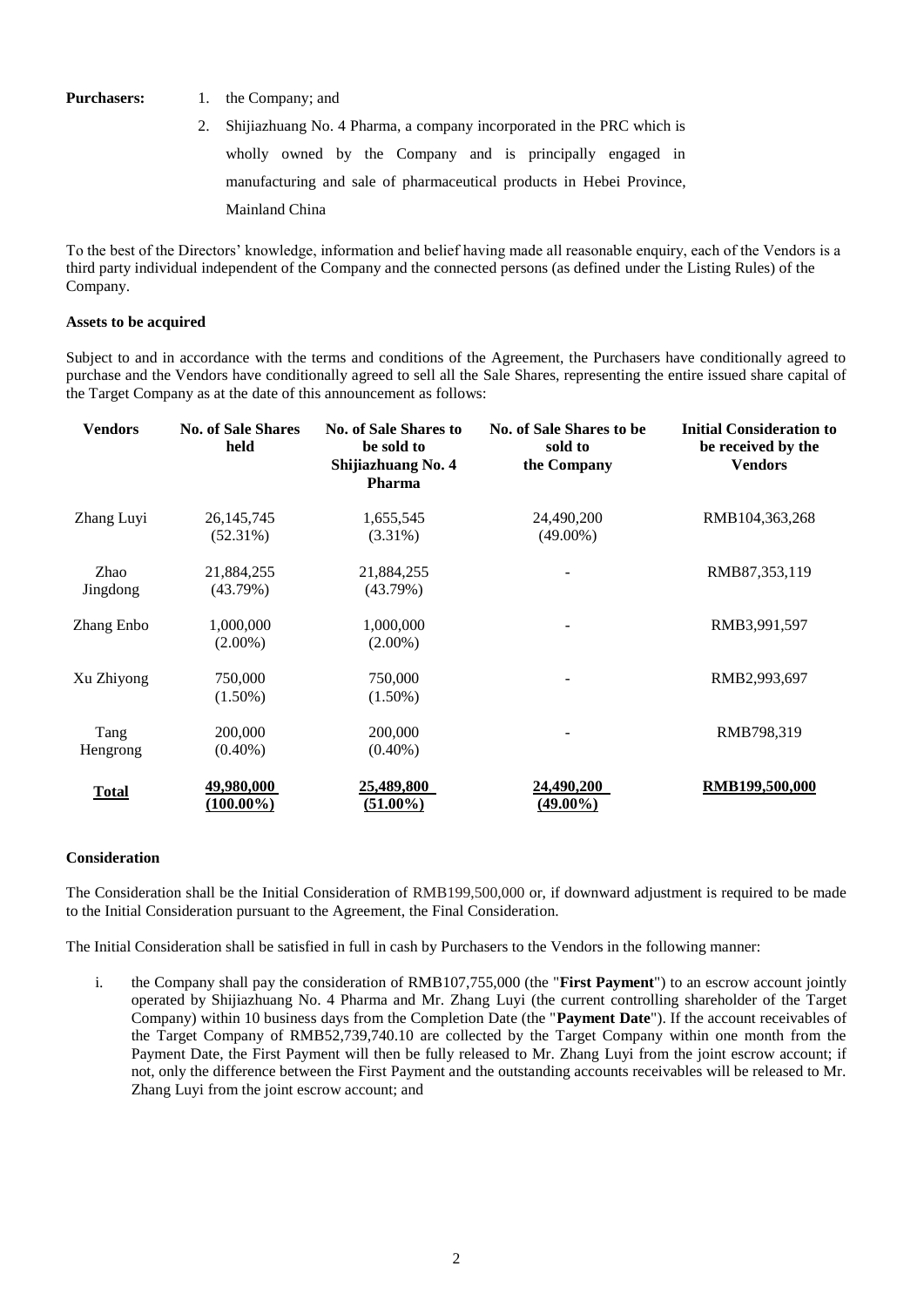ii. the second part of consideration shall be payable by Shijiazhuang No. 4 Pharma to the Vendors within one month from the date of the issue of the 2015 audited account of the Target Company (the "**Second Payment**") and shall be calculated according to the following formula, and in any event shall not exceed RMB71,745,000:

Second Payment =  $(ANP of 2015 \times 9.5) - RMB107.755,000$ 

 $ANP =$  the actual audited profit after tax before extraordinary items of the Target Company

iii. the remaining consideration of RMB20,000,000 shall be payable by Shijiazhuang No. 4 Pharma to the Vendors within one month from the date of the issue of the 2016 audited account of the Target Company. If the ANP for the year ending 31 December 2016 falls below RMB27,000,000, the Vendors shall make up the shortfall directly to the Target Company, failing which Shijiazhuang No. 4 Pharma has the right pay part or all of the remaining consideration payable to the Vendors directly to the Target Company to make up the shortfall.

The Consideration is determined on an arm's length commercial basis between the Purchasers and the Vendors by reference to the business development and prospects of the Target Company in the medium to long term, the audited report for the period ended 30 June 2015 of the Target Company , the overall existing operating results and the financial performance of the Target Company and the valuation of the Target Company of RMB196,415,900 as at 30 June 2015 prepared by Vocation (Beijing) International Assets Appraisal Co., Ltd.

The Group will settle the Consideration through its internal resources and external financing including bank borrowings.

#### **Conditions precedent**

Completion of the Agreement is conditional upon the obtaining of the approval from the MOFCOM of the province where the Target Company is located. In the event that the conditions precedent is not fulfilled within 3 months from date of the Agreement (before 1 December 2015), the Agreement shall cease and terminate.

#### **Completion**

After the satisfactory fulfilment of the conditions precedent (the **"Completion Date"**), the First Payment of the Consideration will be paid to the Vendor within 10 business days

Upon Completion, the Target Company will become a wholly-owned subsidiary of the Company. The results and assets and liabilities of the Target Company will be consolidated with, and accounted for as subsidiaries in the Group's financial statements.

#### **INFORMATION ON THE TARGET COMPANY**

The Target Company is principally engaged in the manufacturing and sales of medicinal butyl rubber stoppers, synthetic polyisoprene liners and non-PVC multi-layer co-extrusion film for infusion solution with a registered capital of RMB49,980,000. As at the date of this announcement, the Target Company is entirely owned by the Vendors.

The following information is extracted respectively from the audited interim results of the Target Company for the six-month period ended 30 June 2015 and the audited financial statements of the Target Company for the two financial years ended 31 December 2014:

|                           | For the six months     |             | For the year ended 31 December |  |
|---------------------------|------------------------|-------------|--------------------------------|--|
|                           | ended $30$ June $2015$ | 2014        | 2013                           |  |
|                           | RMB million            | RMB million | <b>RMB</b> million             |  |
|                           | (audited)              | (audited)   | (audited)                      |  |
| Revenue                   | 92.47                  | 171.27      | 181.38                         |  |
| Profit before taxation    | 7.12                   | 23.64       | 17.85                          |  |
| Net profit after taxation | 6.03                   | 20.30       | 15.61                          |  |

The audited total asset value and net asset value of the Target Company was approximately RMB330.60 million and RMB106.80 million, respectively as at 30 June 2015.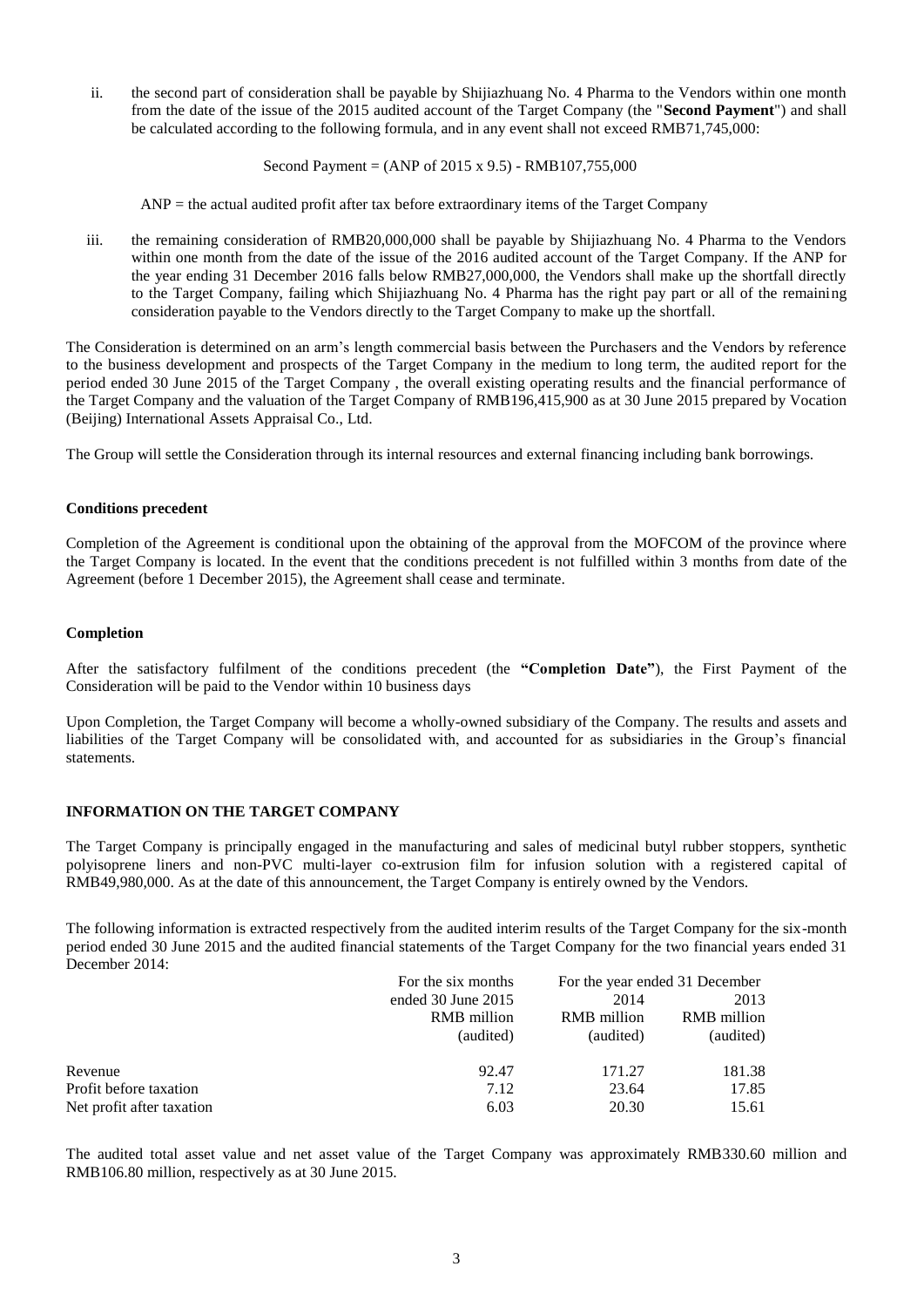#### **REASONS FOR AND BENEFITS OF THE ACQUISITION**

The principal business activity of the Group is research, development, manufacture and sale of a wide range of pharmaceutical products mainly intravenous infusion solution.

Currently, part of raw materials for infusion solution products (mainly multi-layer co-extrusion film for non PVC soft bag infusion solution as well as rubber stopper and liners for infusion solution in various type of packaging) are purchased from the Target Company. Therefore, the Board expects the Completion will create synergy between the Group and the Target Company such that the stability in supply and quality of raw materials can be guaranteed and the material cost of the Group can be lowered.

The Directors consider that the Agreement is entered into after arm's length negotiation between the Company and the Vendor and the terms (including the Consideration) therein are on normal commercial terms and the Acquisition is fair and reasonable and in the interests of the Company and the Shareholders as a whole.

#### **IMPLICATIONS UNDER THE LISTING RULES**

As the applicable percentage ratio in respect of the Acquisition is more than 5% but less than 25%, the Acquisition contemplated under the Agreement constitutes a discloseable transaction of the Company and is only subject to the reporting and announcement requirements under the Listing Rules.

#### **DEFINITIONS**

In this announcement, the following expressions have the meanings set out below unless the context requires otherwise:

| "Acquisition"           | the proposed acquisition by the Company of the Sale Shares pursuant to the<br>Agreement                                                                                                                                                                                         |
|-------------------------|---------------------------------------------------------------------------------------------------------------------------------------------------------------------------------------------------------------------------------------------------------------------------------|
| "Agreement"             | the conditional sale and purchase agreement entered into between the Purchasers<br>and the Vendors on 1 September 2015 in relation to the Acquisition                                                                                                                           |
| "Board"                 | the board of Directors                                                                                                                                                                                                                                                          |
| "Company"               | SSY Group Limited 石四藥集團有限公司 (formerly known as Lijun<br>International Pharmaceutical (Holding) Co., Ltd. 利君國際醫藥 (控股) 有限公<br>$\overline{\equiv}$ ), a company incorporated in the Cayman Islands with limited liability, the<br>Shares of which are listed on the Stock Exchange |
| "Completion"            | the completion of the Acquisition contemplated under the Agreement                                                                                                                                                                                                              |
| "Consideration"         | the consideration for the Acquisition                                                                                                                                                                                                                                           |
| "Director(s)"           | the directors of the Company                                                                                                                                                                                                                                                    |
| "Final Consideration"   | the Initial Consideration after taking into account the downward adjustment (if<br>any) to be made pursuant to the Agreement, details of which are set out in the<br>section headed "Consideration" in this announcement                                                        |
| "Group"                 | the Company and its subsidiaries                                                                                                                                                                                                                                                |
| "Hong Kong"             | the Hong Kong Special Administrative Region of the PRC                                                                                                                                                                                                                          |
| "Initial Consideration" | the aggregate consideration of RMB199,500,000 for the Sale Shares pursuant to<br>the Agreement, which is subject to adjustment set out in the section headed<br>"Consideration" in this announcement                                                                            |
| "Listing Rules"         | the Rules Governing the Listing of Securities on the Stock Exchange                                                                                                                                                                                                             |
| "PRC"                   | the People's Republic of China, which for the purpose of this announcement<br>excludes Hong Kong, the Macau Special Administrative Region of the PRC and<br>Taiwan                                                                                                              |